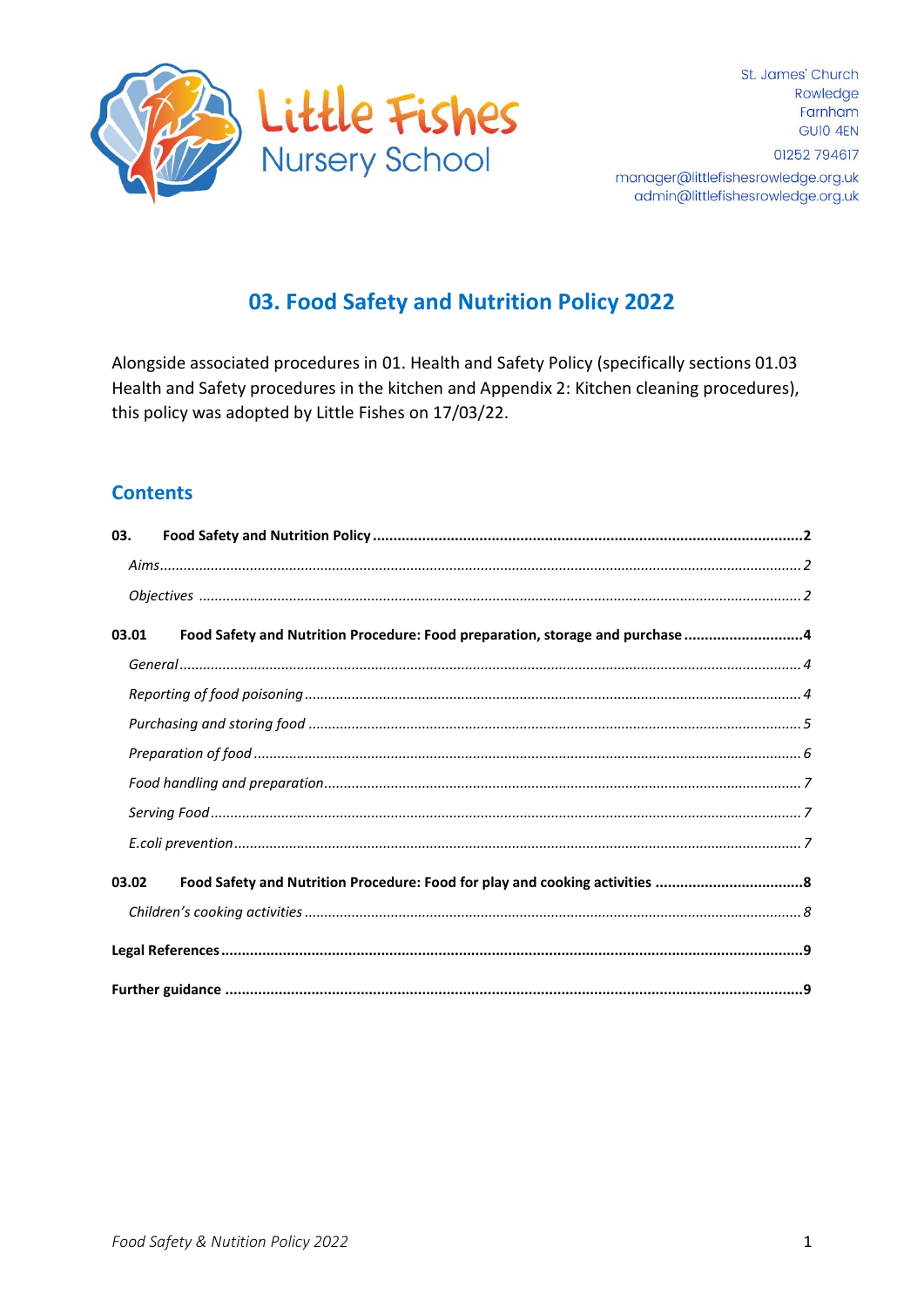### <span id="page-1-0"></span>**03. Food Safety and Nutrition Policy**

Persons responsible:

Amber Delves Nursery manager Suzanne Franklin-Ferrar Health and safety lead

Milly Callan **Food hygiene and cooking lead** 

#### <span id="page-1-1"></span>**Aims**

It is the policy of Little Fishes, that we meet all statutory requirements for food safety and fulfil the criteria for meeting the relevant Early Years Foundation Stage Safeguarding and Welfare requirements.

Our setting is a suitable, clean, safe place for children to be cared for, where they can grow and learn.

Little Fishes regards snack times and lunch times as an important part of the setting's day. Eating represents a social time for children and adults, which helps children learn about health eating. At snack times we aim to provide nutritious food, which meets the children's individual dietary needs and preferences, accounting for allergies too.

In our setting we provide and/or serve food for children on the following basis:

- Snacks (Provide and serve)
- Packed lunches (Serve)

We maintain the highest possible food hygiene standards with regards to purchase, storage, preparation and serving of food. We are a registered food provider with the local authority Environmental Health Department.

### <span id="page-1-2"></span>**Objectives**

- To recognise that we have a corporate responsibility and duty of care for those who work in and receive a service from our provision, but individual employees and service users also have responsibility for ensuring their own safety as well as that of others. Risk assessment is the key means through which this is achieved.
- To implement and follow: Procedure 01.3 Health and safety procedures in the kitchen and 01 Appendix 2 Health and safety: Kitchen cleaning procedure for general hygiene and safety in food preparation areas.
- To provide nutritionally sound snacks and encourage parents/carers to provide healthy packed lunches, which promote health and reduce the risk of obesity and heart disease that may begin in childhood.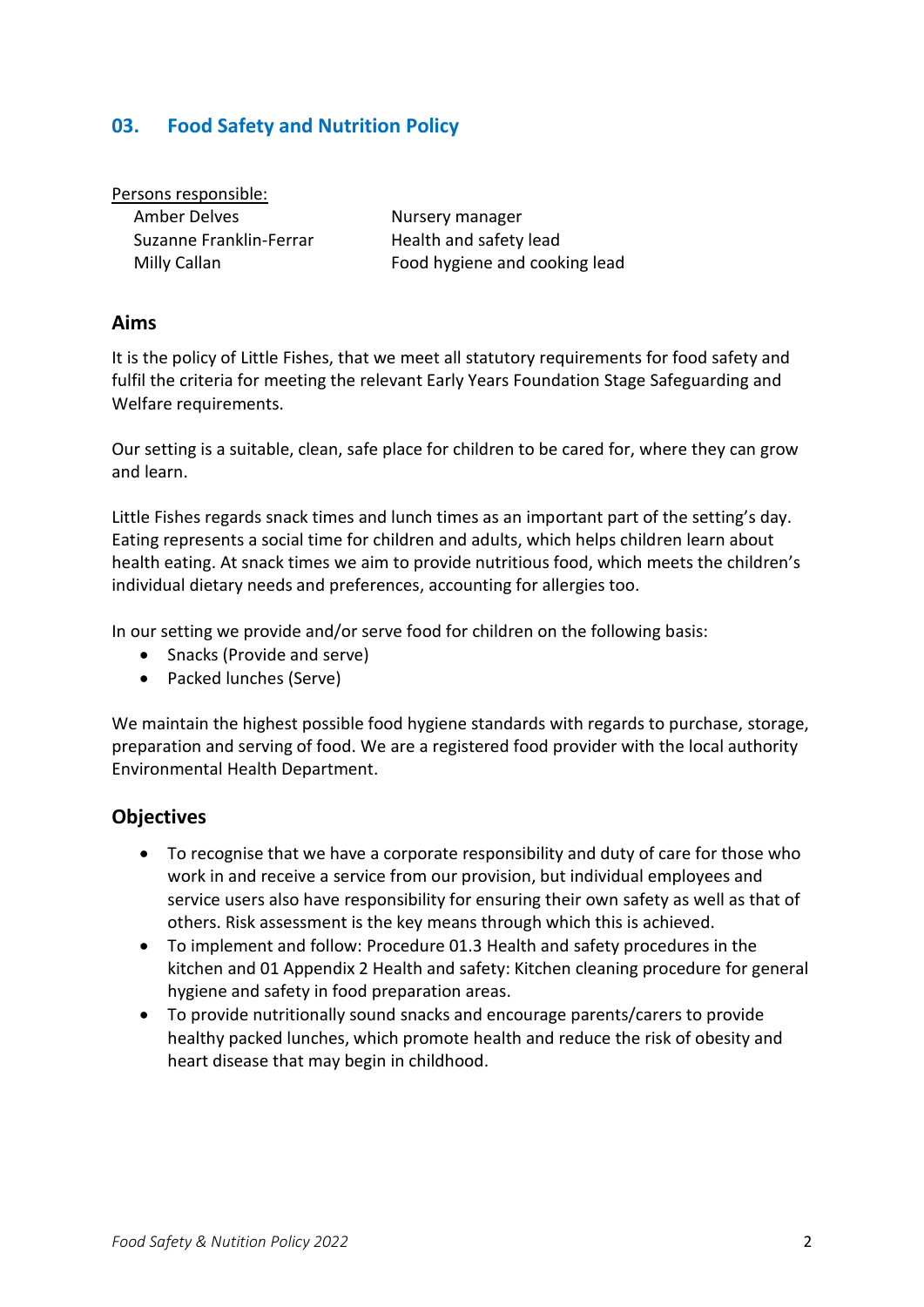- To have a member of staff undertake allergen training, and follow the main advice on dietary guidelines to promote health and the legal requirements for identifying food allergens when planning snack menus based on the three of the four food groups:
	- milk and dairy products
	- cereals and grains
	- fresh fruit and vegetables.
- To ensure that parents share information about their children's particular dietary needs with staff when they register/ enrol their children and on an on-going basis with their key person. This information is shared with all staff who are involved in the care of the child.
- To ensure parents alert staff to any information about food allergies when they register/enrol and complete an individual allergy risk assessment sheet. The child's on-going needs are discussed by their key person. The risk assessment sheets are kept in the medical/allergies section of the register.
- Foods provided by the setting for children have any allergenic ingredients identified on the daily information board.
- Care is taken to ensure that children with food allergies do not have contact with food products that they are allergic to.
- Information regarding children with allergies is displayed near the snack area.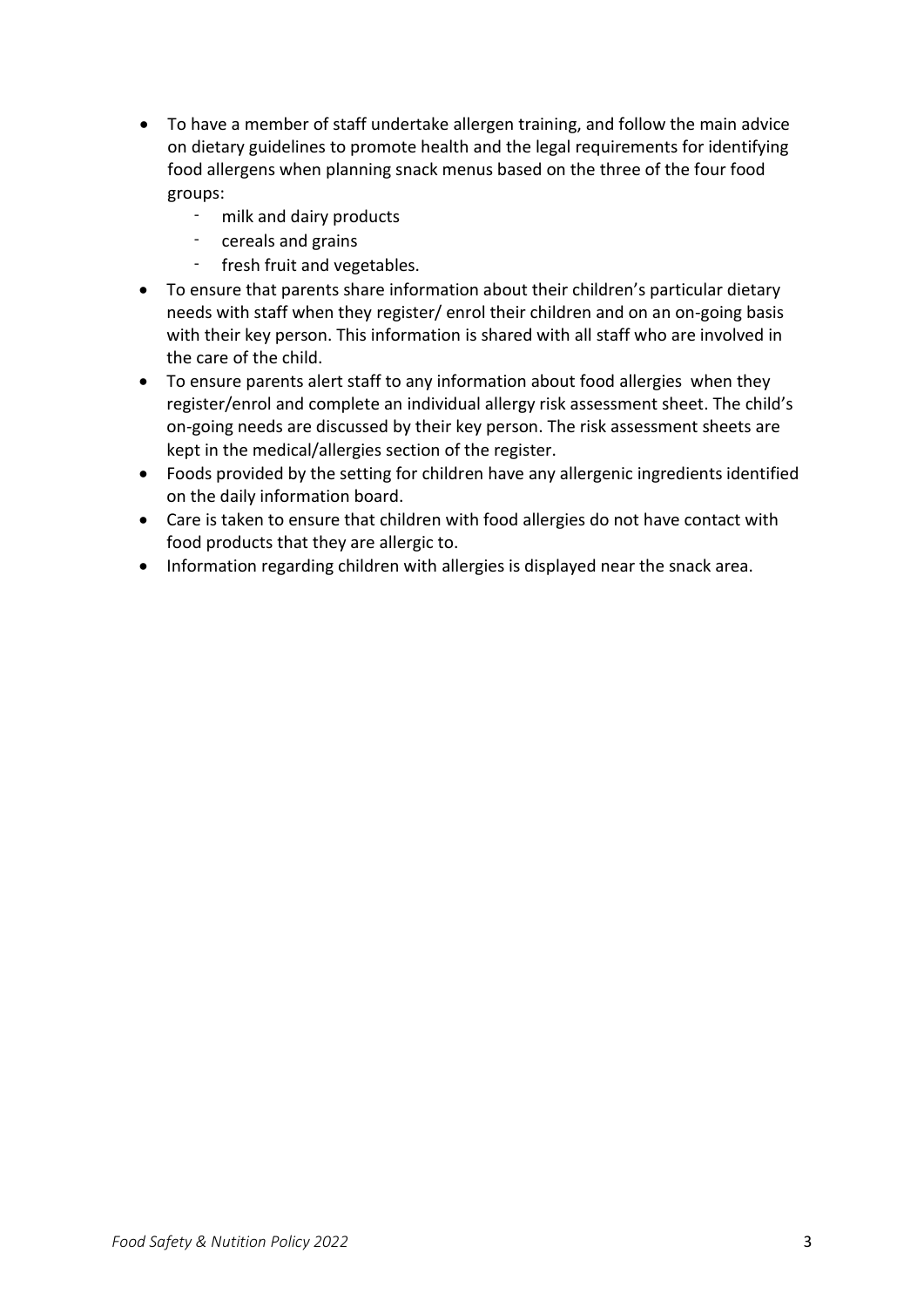## <span id="page-3-0"></span>**03.01 Procedure: Food preparation, storage and purchase**

#### <span id="page-3-1"></span>**General**

- All regular staff involved in food handling and preparation, have up to date, certificated training on food safety.
- The manager and health and safety lead refer to Eat Better, Start Better (Action for Children 2017) which contains guidance on menu planning, food safety, managing food allergies and reading food labels.
- The health and safety lead responsible for food handling and preparation has undertaken the Food Allergy Online Training CPD module available at [http://allergytraining.food.gov.uk/.](http://allergytraining.food.gov.uk/)
- The setting manager, together with the Health and Safety lead are responsible for overseeing the work of all staff to ensure hygiene and allergy procedures are complied with.
- The setting manager/health and safety lead has responsibility for conducting risk assessments based on the method set out in Safer Food Better Business. The basis of this is risk assessment is applied to purchase, storage, preparation and serving of food to prevent growth of bacteria and food contamination.
- Staff carry out and record daily opening/closing checks, daily cleaning, and records of deep cleaning to ensure standards are consistently met.
- The setting manager maintains information about children's Food Allergy and Dietary Needs with:
	- a list of all children with known food allergies or dietary needs, updated at least once a term. (The personal/medical details about the allergy or dietary needs remain in the register along with a copy of the risk assessment. Records are transferred to the child's file if we are notified of a change of need). This is clearly displayed for all staff and the risk assessment shared with all staff.
	- a record of snacks and food served along with any allergens using Food safety file.
	- All staff handling food to have read the FSA booklet 'Allergen information for loose foods' available at [www.food.gov.uk/sites/default/files/media/document/loosefoodsleaflet.pdf.](http://www.food.gov.uk/sites/default/files/media/document/loosefoodsleaflet.pdf)
	- A copy of this is displayed in the Food safety file. a copy of the Food Allergy Online Training CPD certificate for the manager/lead health and safety officer and each member of staff that has undertaken the training is displayed in the staff certification file.

### <span id="page-3-2"></span>**Reporting of food poisoning**

- Food poisoning can occur for a number of reasons; not all cases of sickness or diarrhoea are as a result of food poisoning and not all cases of sickness or diarrhoea are reportable.
- Where children and/or adults have been diagnosed by a GP or hospital doctor to be suffering from food poisoning and where it seems possible that the source of the outbreak is within the setting, the setting manager will contact the Environmental Health Department and the Health Protection Agency, to report the outbreak and will comply with any investigation.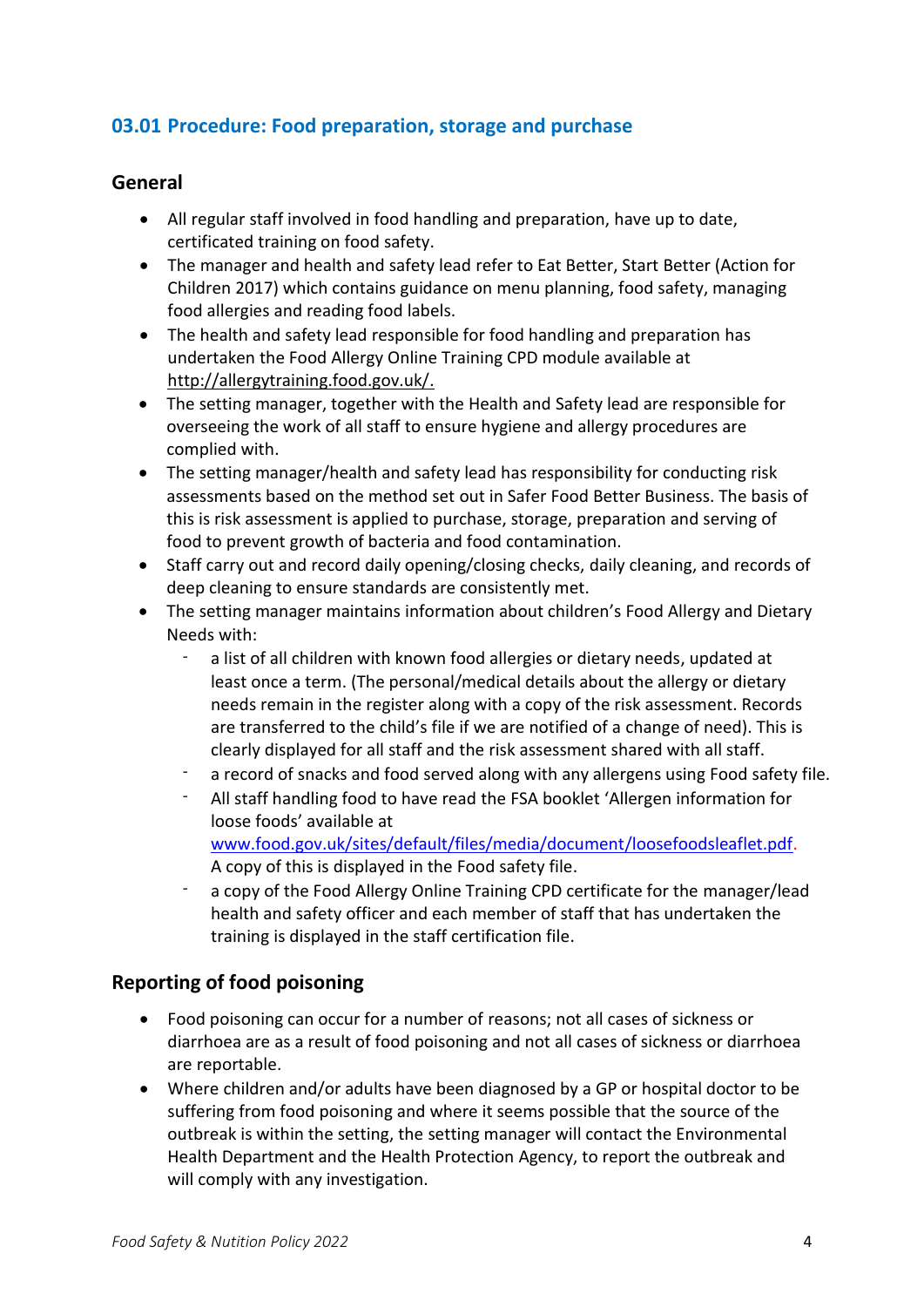• The setting manager is responsible for informing the owners/trustees/directors who then reports to Ofsted any food poisoning affecting two or more children looked after on the premises. Notification must be made as soon as possible and within 14 days of the incident.

## <span id="page-4-0"></span>**Purchasing and storing food**

#### **Snacks**

- Food is purchased from reputable suppliers.
- We supply nutritious food for all snacks, avoiding large quantities of saturated fat, sugar and salt and artificial additives, preservatives and colourings.
- Snack foods, included that stored in the fridge, are stored at the correct temperatures (see below) and checked that they are in-date and not subject to contamination by pests, rodents or mould.
- *Pre-packed food* (any food or ingredient that is made by one business and sold by another) is checked for allergen ingredients and this information is communicated to parents alongside snack information via the daily information board. For example, breadsticks bought at a supermarket or a packet of pancakes or the ingredients for a recipe prepared on site.
- If food that is *not pre-packed* (described as 'loose food'), such as sandwiches bought from a bakery is served, then allergen information will have been provided by the retailer, this information must then be shared in the same way with parents.
- Staff check packets to make sure food items purchased do not contain nuts or nut products.
- Bulk buy is avoided where food may go out of date before use.
- All opened dried food stuffs are stored in airtight containers.
- Items are not stored on the floor; floors are kept clear so they can be easily swept.
- Soft fruit and easily perishable food and vegetables are kept in the fridge at 1- 5 Celsius.
- Frozen food is not used. In the summer ice lollies may be purchased but these will be stored as instructions.
- Fridge thermometers should be in place. Recommended temperatures for fridge is 3 degrees Celsius, temperatures must be checked and recorded daily to ensure correct temperatures are being maintained.
- Fridge must be cleaned weekly
- Freezers are defrosted every 3 months or according to the manufacturer's instructions.
- Loose fruit and vegetables stored in the fridge are washed thoroughly before refrigeration, to reduce risk of pests and E.coli contamination.
- Health and safety risk assessments are in place to reduce the risk of accidents and dangerous occurrences.
- Knives are stored safely in a child locked drawer and handled safely

#### **Staff's own food or drink**

• This should be kept in separate designated area of the fridge (currently the top shelf).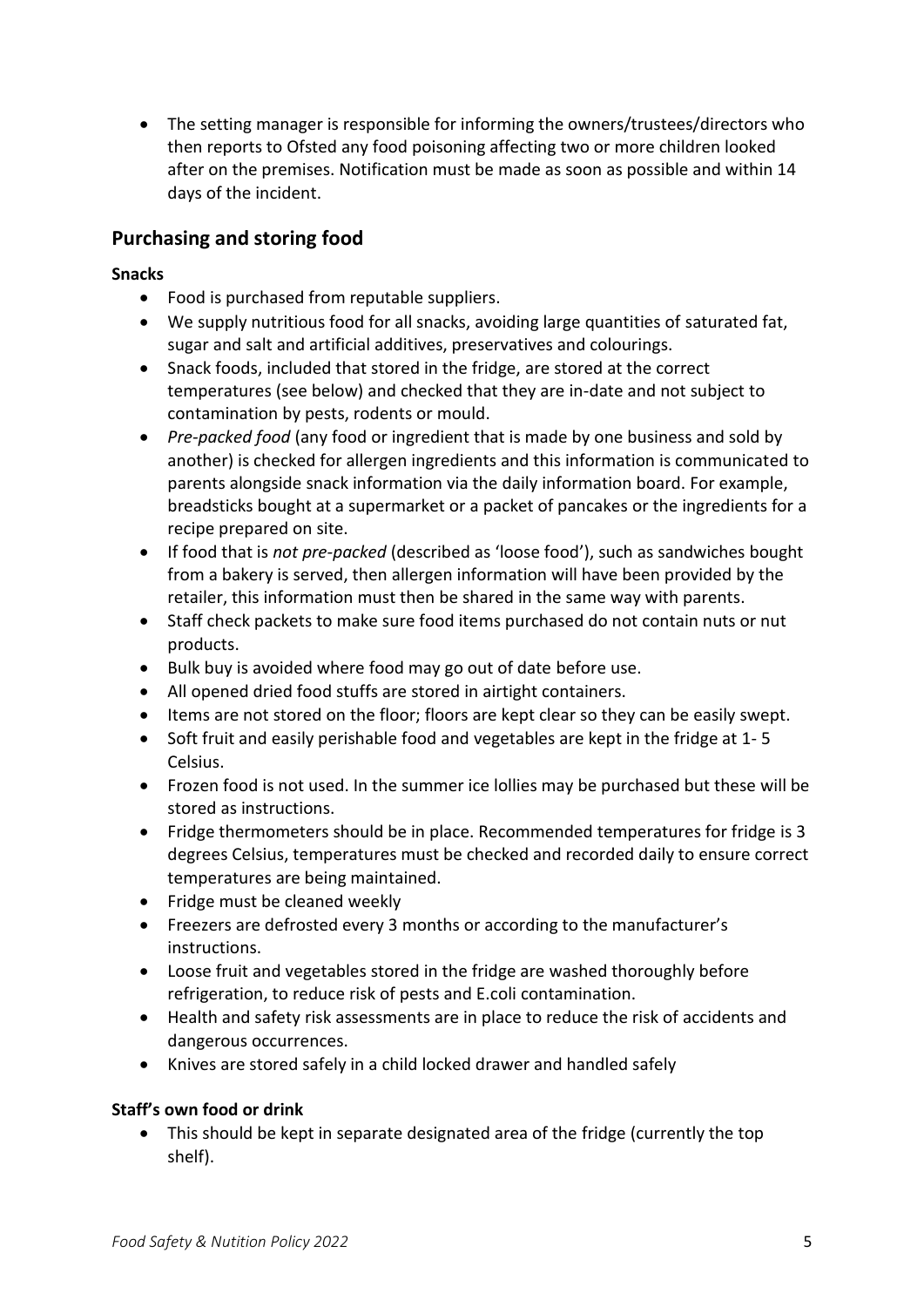#### **Packed lunches**

- Packed lunches provided by parents/carers are stored in a cool place; unrefrigerated food is served to children within 4 hours of preparation at home.
- Parents are informed to not provide food that contains nuts. Staff check packets to make sure they do not contain nuts or nut products.
- Staff check packed lunches to ensure fruit has been prepared in line with our advice to parents to reduce choking.

### <span id="page-5-0"></span>**Preparation of food**

A kitchen risk assessment covers the use of the kitchen.

#### **For food preparation surfaces and utensils**

- All food preparation surfaces are clean and non-porous.
- Food preparation areas are cleaned before and after use.
- To keep kitchen surfaces free from grime, dirt and bacteria, a four-step cleaning procedure should be followed: Pre-clean, Sanitise, Rinse, Air dry.
- All utensils, crockery etc. are clean and stored appropriately.
- There are clearly marked separate facilities for hand washing and for washing up.
- Cleaning materials and other dangerous materials are stored out of children's reach.
- Children do not have access to the kitchen.

#### **Maintaining personal hygiene whilst handling food**

- Food handlers wash hands thoroughly with hot water and soap, prior to food preparation, drying them with paper towels.
- Little Fishes has a supply of single use /disposable gloves and aprons solely for food handling purposes. The person responsible for preparing food uses a new apron and a new pair of gloves (if required to cover any cuts or abrasions) prior to handling any food. Once utilised, these items are disposed of appropriately.
- Good hand hygiene is observed throughout the setting.

#### **Food preparation for specific dietary needs/preferences**

- We take care not to provide food containing nut or nut products and are especially vigilant where we have a child who has a known allergy to nuts.
- Food handlers must check the content of food/packets to ensure they know which allergens are in the food.
- Food allergens must be identified on the menus and displayed for parents on the menu board.
- Food prepared for children with dietary needs and preferences is clearly labelled and every effort is made to prevent cross-contamination.
- Raw eggs are not to be given in any form, such as mousse or mayonnaise. If given to children, eggs are fully cooked.
- Food prepared and cooked for different religious dietary needs and preferences, such as Halal or Kosher meat would be cooked in separate pans and served separately.
- Food cooked for vegetarians must ensure it does not come into contact with meat or fish or products.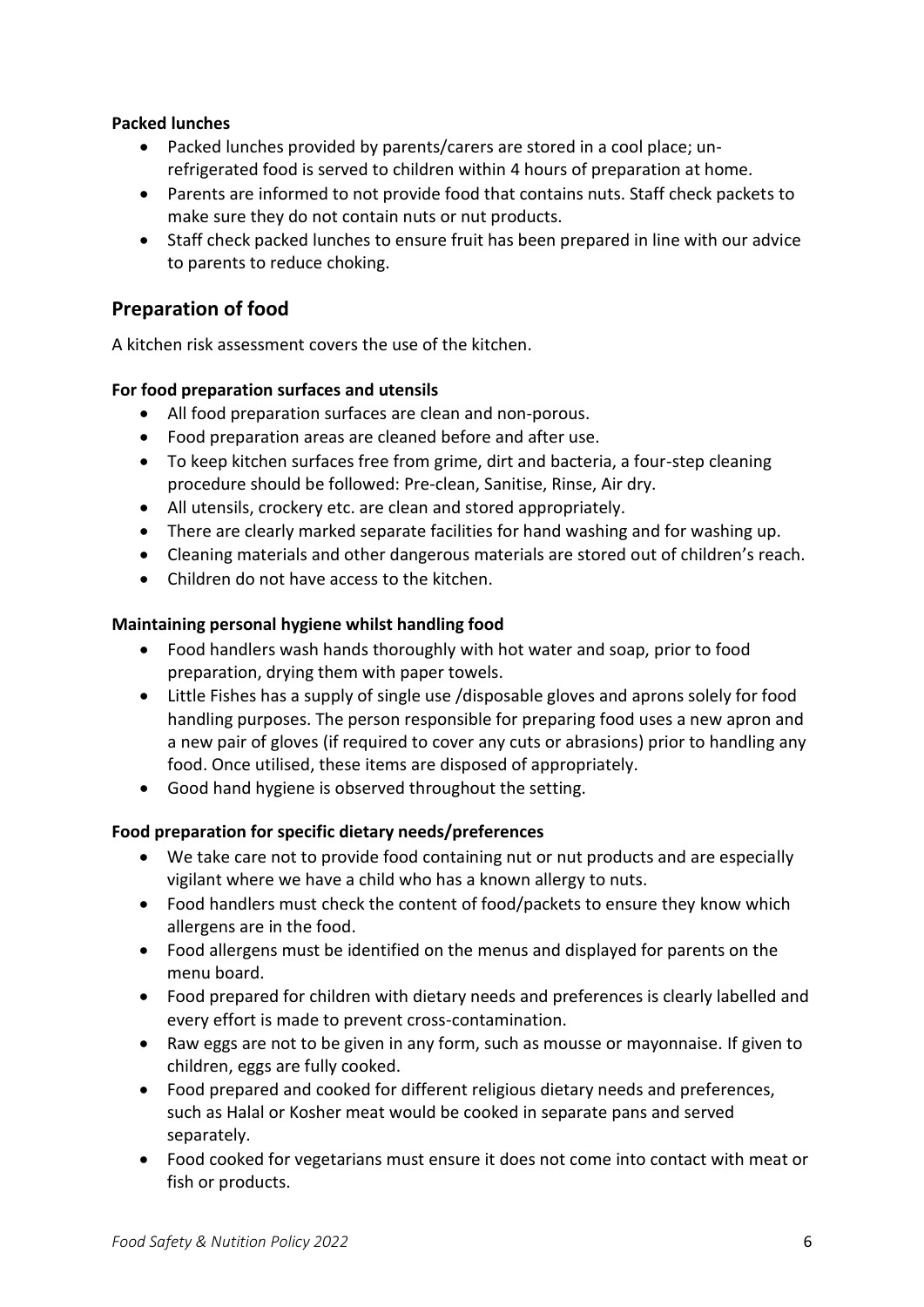## <span id="page-6-0"></span>**Food handling and preparation**

- Separate boards and knives are used for chopping food, usually colour coded.
- All vegetables and fruit are washed and prepared freshly each day.
- Food left out is covered, for example when cooling down.
- Waste food is disposed of daily in the appropriate bin.
- Broken glass is safely wrapped and disposed of in the bin.
- Food is prepared in lines with guidance to prevent choking e.g. grapes are cut in half.

## <span id="page-6-1"></span>**Serving Food**

- Children are taught the importance of hand washing and simple hygiene rules. They wash their hands immediately prior to snack time and sanitise their hands once finished, before resuming play.
- Children are supervised at all times during snack and lunch times.
- Snack food is served on clean plates using tongs to handle the food items, helping to prevent cross-contamination.
- Staff risk assess the likelihood of children with dietary restrictions accessing the food of other children and must take appropriate action to prevent this from happening, for example:
	- check the list of children's dietary requirements displayed in the food preparation area
	- other methods, assessed against the needs and ability of the child, as agreed by the setting manager
- Children with allergies/food preferences are not made to feel 'singled out' by the methods used to manage their allergy/food preference.
- Food served to children with identified allergies is checked by the key person to ensure that the meal (and its ingredients) does not contain any of the allergens for that child.
- Food is taken from the kitchen to the main room, through the kitchen hatch, where it is served.
- Tables are cleaned before and after use, with a suitable non-bleach product.
- Members of staff wash and dry their hands prior to serving any food, cover any cuts with a blue plaster/glove and continue to wear disposable apron (See maintaining personal hygiene above).

## <span id="page-6-2"></span>**E.coli prevention**

Staff who are preparing and handling food, especially food that is not pre-prepared for consumption e.g. fruit and vegetables grown on the premises, must be aware of the potential spread of E.coli and must clean and store food in accordance with the E.coli 0157 guidance, available at:

[www.food.gov.uk/business-industry/guidancenotes/hygguid/ecoliguide#.U7FCVGlOWdI](https://preschoolla.sharepoint.com/sites/COMM/Shared%20Documents/Pubs/Pubs%20Print%20Promo/Pub%20Drafts/A026%20Policies%20&%20Procedures%20for%20the%20EYFS%202021/A026%20FINAL/www.food.gov.uk/business-industry/guidancenotes/hygguid/ecoliguide#.U7FCVGlOWdI)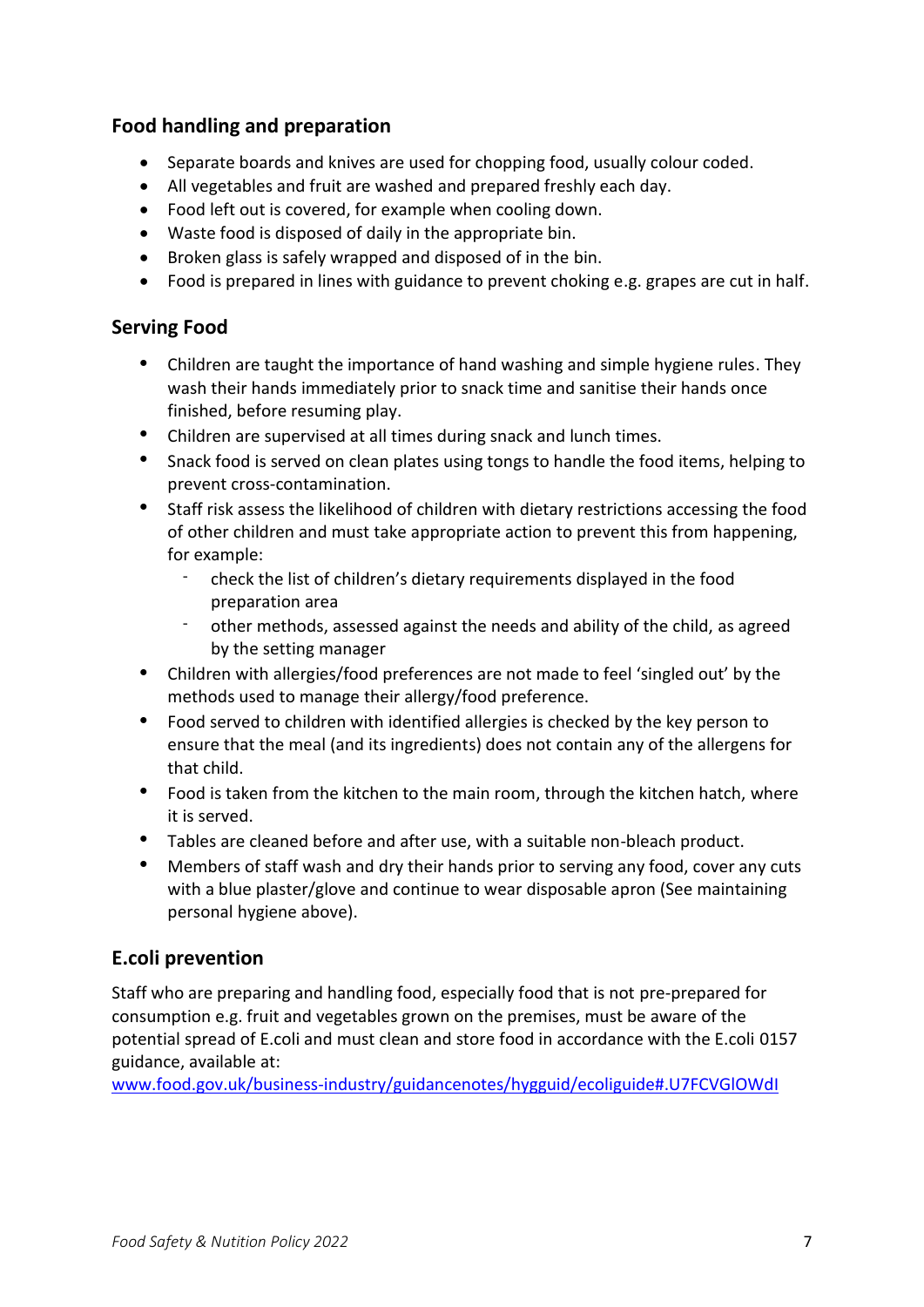## <span id="page-7-0"></span>**03.02 Procedure: Food for play and cooking activities**

Some parents and staff may have strong views about food being used for play. It is important to be sensitive to these issues. For example, children who are Muslim, Jewish, Rastafarian, or who are vegetarian, should not be given any food to play with that contains animal products (Gelatine). Parents' views should be sought on this. In some cases, it is not appropriate to use food for play at all, particularly in times of austerity.

- Food for play may include dough, corn flour, jelly, pasta, rice, food colourings/flavourings.
- Food for play is risk assessed against the 14 allergens referred and is included in the written risk assessment undertaken for children with specific allergies.
- Staff are constantly alert to the potential hazards of food play, in particular choking hazards and signs of previously undetected allergies.
- Pulses are not recommended as they can be poisonous when raw or may choke.
- The use of raw vegetables for printing is only used under strict supervision.
- Dried food that is used for play should be kept away from food used for cooking.
- Foods that are cooked and used for play, such as dough, have a limited shelf life.
- Cornflour is always mixed with water before given for play.
- Cornflower and cooked pasta are discarded after an activity; high risk of bacteria forming.
- Utensils used for play food are washed thoroughly after use.
- Food play activities are suspended during outbreaks of illness.

### <span id="page-7-1"></span>**Children's cooking activities**

- There is a risk assessment to cover children's cooking activities.
- Children are supervised at all times during cooking activities.
- Children taking part in cooking activities do not have access to the kitchen.
- Children taking part in cooking activities do not have access to electrical equipment such as blenders etc.
- Before undertaking any cooking activity with children, members of staff should check for allergies and intolerances by checking children's records.
- Children are taught basic hygiene skills such as the need to wash hands thoroughly before handling food, and again after going to the toilet, blowing their nose or coughing.
- The area to be used for cooking is cleaned; a plastic tablecloth is used.
- Children should wear aprons that are used just for cooking.
- Utensils provided are for children to use only when cooking, including chopping/rolling boards, bowls, wooden spoons, jugs, and are stored in the kitchen.
- Members of staff encourage children to handle food in a hygienic manner.
- Food ready for cooking or cooling is not left uncovered.
- Cooked food to go home is to be wrapped or put in a paper food bag and refrigerated (if necessary) until home time.
- Cooking activities are suspended during outbreaks of illness.